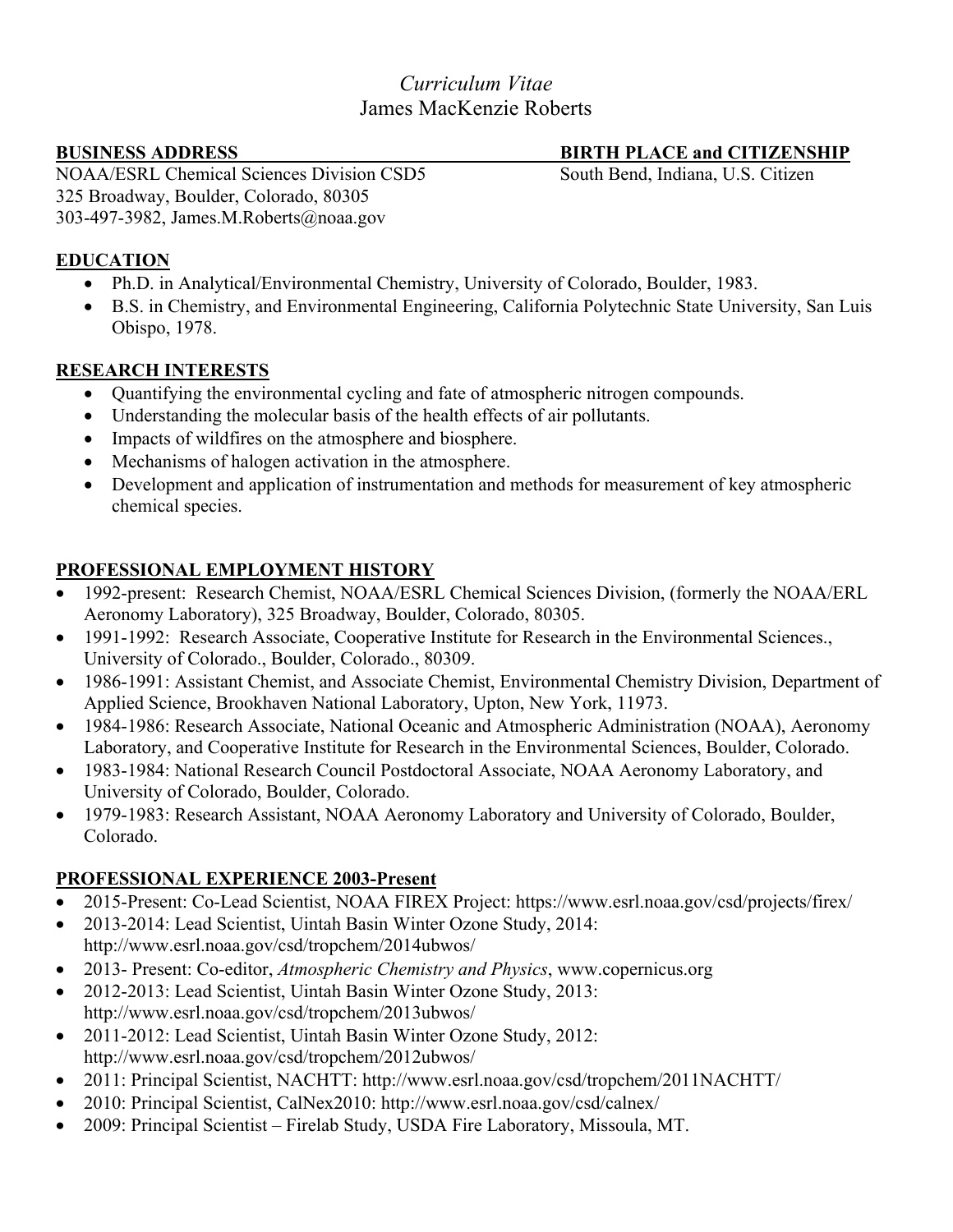- 2008 2011: Co-Thesis Advisor, Energy and Environmental Studies Program, North Carolina A&T State University, Greensboro, N.C., http://www.noaaiset.org/index.php
- 2008: Principal Scientist, ICEALOT, http://saga.pmel.noaa.gov/Field/icealot/ and ARPAC, http://www.esrl.noaa.gov/csd/ARCPAC/.
- 2006: Principal Scientist, TexAQS/GoMACCS 2006 Study, http://www.esrl.noaa.gov/csd/2006/.
- 2005: Visiting Scientist, Department of Environmental Sciences, Peking University, Beijing, China.
- 2004: Principal Scientist, NEAQS/ICARTT 2004 Study, http://www.esrl.noaa.gov/csd/ICARTT/.
- 2003: Principal Scientist, Antarctic Tropospheric Chemistry Investigation, South Pole Station,

### **HONORS and MEMBERSHIPS IN PROFESSIONAL SOCIETIES**

- American Chemical Society, American Geophysical Union, American Association for the Advancement of Science, European Geosciences Union.
- NOAA Administrator's Award and U.S. Department of Commerce Bronze Medal, 2020. "For the planning and conduct of FIREX-AQ, the largest interdisciplinary research project ever conducted on Wildfire."
- U.S. Department of Commerce, Gold Medal, Leadership, 2016.
- Governor's Award, Atmospheric Science, Colorado Leveraging Assets for Better Science (CO-LABS) Consortium, 2012, 2014.
- NOAA/OAR Outstanding Scientific Paper Awards, 1998, 2000, 2005, and 2016.
- U.S. Department of Commerce, Silver Medal, 2004.
- Phi Kappa Phi Honor Society, and Environmental Engineering Student of the Year, California Polytechnic State University, 1978.
- NCAA Division II All-American, Track and Field, 1974; 1975.

**PUBLICATION METRICS –** Researcher ID# A-1082-2009, ORCiD# 0000-0002-8485-8172 Journal Articles and Book Chapters =  $196$ , H-Index =  $64$ :  $110 = 166$ 

#### **SELECTED PUBLICATIONS – Complete list available on request**

**Roberts, James M.,** Chelsea Stockwell, Robert J. Yokelson, Joost de Gouw, Yong Liu, Vanessa Selimovic, Abigail R. Koss, Kanako Sekimoto, Matthew M. Coggon, Bin Yuan, Kyle J. Zarzana, Steven S. Brown, Cristina Santin, Stefan H. Doerr, and Carsten Warneke, The nitrogen budget of laboratory-simulated western US wildfires during the FIREX 2016 FireLab study, *Atmos. Chem. Phys.,* 20, 8807-8826, 2020, 10.5194/acp-20-8807-2020.

Veres, Patrick R., J. Andrew Neuman, Timothy H. Bertram, Emmanuel Assaf, Glenn M. Wolfe, Christina J. Williamson, Bernadett Weinzierl, Simone Tilmes, Chelsea Thompson, Alexander B. Thames, Jason C. Schroder, Alfonso Saiz-Lopez, Andrew W. Rollins, **James M. Roberts,** Derek Price, Jeff Peischl, Benjamin A. Nault, Kristian H. Møller, David O. Miller, Simone Meinardi, Qinyi Li, Jean-François Lamarque, Agnieszka Kupc, Henrik G. Kjaergaard, Douglas Kinnison, Jose L. Jimenez, Christopher M. Jernigan, Rebecca S. Hornbrook, Alan Hills, Maximilian Dollner, Douglas A. Day, Carlos A. Cuevas, Pedro Campuzano-Jost, James Burkholder, T. Paul Bui, William H. Brune, Steven S. Brown, Charles A. Brock, Ilann Bourgeois, Donald R. Blake, Eric C. Apel, and Thomas B. Ryerson, In-situ observations reveal the importance of dimethyl sulfide autoxidation in the marine atmosphere, *Proc. Natl. Acad. Sci.*, 117 (9), 4505-4510**,** 2020**,**  doi.org/10.1073/pnas.1919344117.

Coggon, Matthew M., Christopher Lim, Abigail R. Koss, Kanako Sekimoto, Bin Yuan, Jessica Gilman, David Hagan, Vanessa Selimovic, Kyle Zarzana, Steve Brown, **James M. Roberts**, Markus Müller, Robert Yokelson, Armin Wisthaler, Jordan Krechmer, Jose Jimenez, Christopher Cappa, Jesse Kroll, Joost de Gouw, and Carsten Warneke, OH-chemistry of nonmethane organic gases (NMOG) emitted from laboratory and ambient biomass burning smoke: evaluating the influence of furans and oxygenated aromatics on ozone and secondary NMOG formation, *Atmos. Chem. Phys.,* 19, 14875-14899, 10.5194/acp-19-14875-2019, 2019.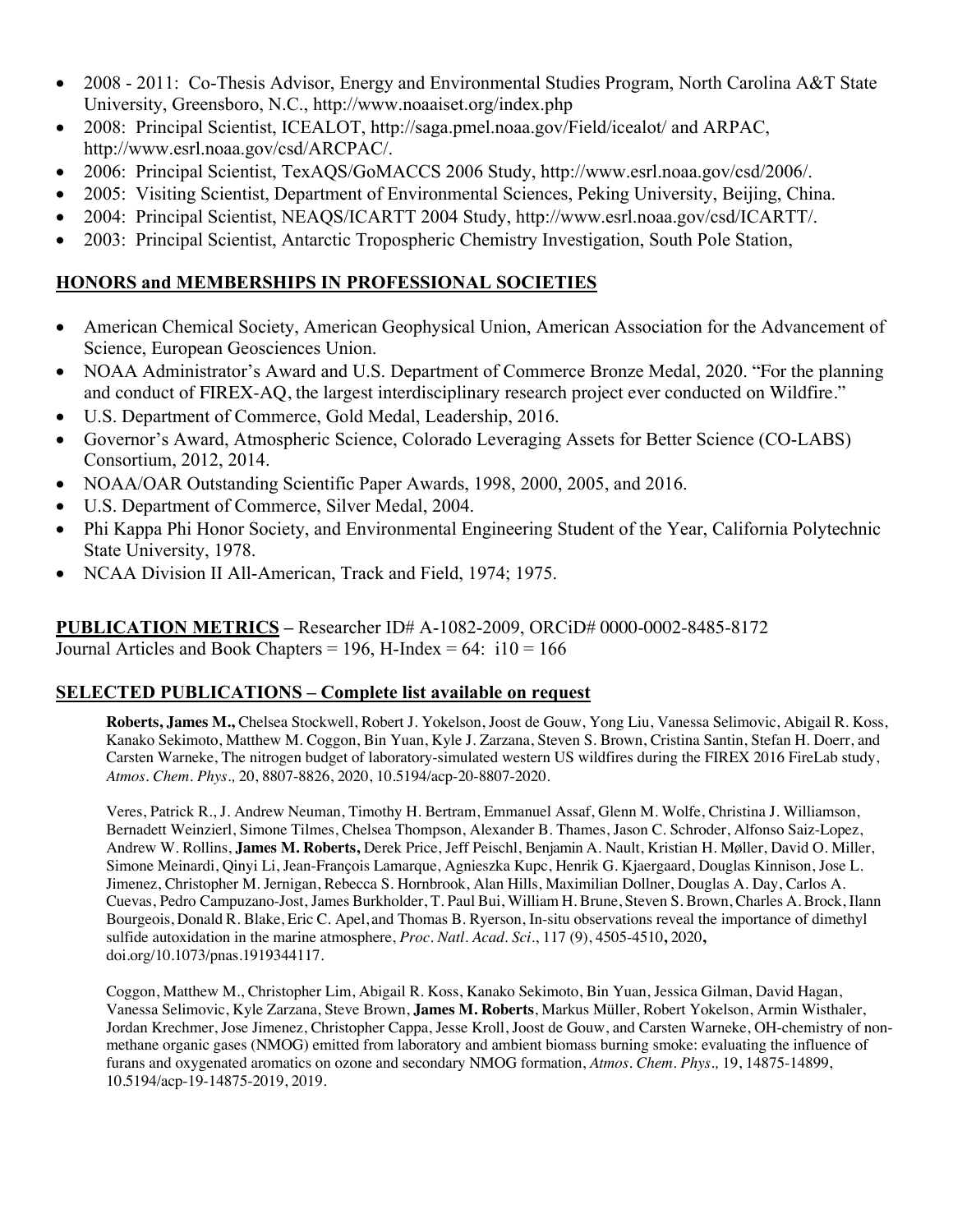Fleming, Lauren T., Peng Lin, **James M. Roberts**, Vanessa Selimovic, Robert Yokelson, Julia Laskin, Alexander Laskin, Sergey A. Nizkorodov, Molecular composition and photochemical lifetimes of brown carbon chromophores in biomass burning organic aerosol, *Atmos. Chem. Phys.*, 20, 1105-1129, 2020, 10.5194/acp-20-1105-2020.

Tomaz, S., T. Cui, Y. Chen, K.G. Sexton, **J.M. Roberts**, C. Warneke, R.J. Yokelson, J.D. Surratt, and B.J. Turpin, Photochemical cloud processing of primary wildfire emissions as a potential source of secondary organic aerosol, *Environ. Sci. Technol.,* 52, 11027-11037, doi.org/10.1021/acs.est.8b03293, 2018.

**Roberts J.M.**, and Y. Liu, Solubility and solution-phase chemistry of isocyanic acid, methyl isocyanate and cyanogen halides, *Atmos. Chem. Phys.,* 19, 4419-4437, 2019.

Decker, Z.C.J., Kyle J. Zarzana, Matthew Coggon, Kyung-Eun Min, John Holloway, Ilana Pollack, Thomas B. Ryerson, Peter Edwards, William P. Dube, Joshua P. Schwarz, Milos Z. Markovic, Charles A. Brock, **James M. Roberts**, Patrick R. Veres, Abigail R. Koss, Lindsay E. Hatch, Kelley C. Barsanti, Steven S. Brown, Nighttime chemical transformation in biomass burning plumes: A box model analysis initialized with aircraft observations, *Environ. Sci. Technol.,* 53, 2529-2538, doi: 10.1021/acs.est.8b05359, 2019.

MacDonald, B.C., Michael K. Trainer, Stuart A. McKeen, Jessica Gilman, Christopher Cappa, Robert Harley, Gregory J. Frost, Drew Gentner, Thomas B. Ryerson, Joost A. de Gouw, **James M. Roberts**, Jose L. Jimenez, Allen Goldstein, Gabriel Isaacman-VanWertz, Shantanu Jathar, Ali Akherati, Julia Lee-Taylor, Patrick Hayes, YuYan Cui, Si-Wan Kim, Volatile chemical products emerging as largest petrochemical source of urban organic emissions, *Science,* 359, 760-764, 2018.

Stockwell, C.E., R.A. Washenfelder, A. Kupc, B. Witkowski, R.K. Talukdar, Y. Liu, V. Selimovic, K.J. Zarzana, K. Sekimoto, C. Warneke, R.J. Yokelson, A.M. Middlebrook, **J.M. Roberts**, Characterization of a catalyst-based conversion technique to measure total particle nitrogen and organic carbon and comparison to a particle mass measurement instrument, *Atmos. Meas. Technol.,* 11, 2749-2768, 2018.

Koss, Abigail R, Kanako Sekimoto, Jessica B. Gilman, Vanessa Selimovic, Matthew M. Coggon, Kyle J. Zarzana, Bin Yuan, Brian M. Lerner, Steven S. Brown, José-Luis Jimenez, Jordan Krechmer, **James M. Roberts**, Carsten Warneke, Robert J. Yokelson, Joost de Gouw, Volatile organic compound emissions from biomass burning: identification, quantification, and emission factors from PTR-ToF during the FIREX 2016 laboratory experiment, *Atmos. Chem. Phys.*, 18, 3299-3319, 2018.

Burkholder, J.B.; Abbatt, J.P.D.; Barnes, I.; **Roberts, J.M.**; Melamed, M.L.; Ammann, M.; Bertram, A.K.; Cappa, C.D.; Carlton, A.G.; Carpenter, L.J.; Crowley, J.N.; Dubowski, Y.; George, C.; Heard, D.E.; Herrmann, H.; Keutsch, F.N.; Kroll, J.H.; McNeill, V. F.; Ng, N.L.; Nizkorodov, S.A.; Orlando, J. J.; Percival, C.J.; Picquet-Varrault, B.; Rudich, Y.; Seakins, P.W.; Surratt, J.D.; Tanimoto, H.; Thornton, J.A.; Zhu, Tong; Tyndall, G.S.; Wahner, A.; Weschler, C.J.; Wilson, K.R.; Ziemann, P.J., The Essential Role for Laboratory Studies in Atmospheric Chemistry, *Environ. Sci. Technol.,* 51, 2519-2528, doi:10.1021/acs.est.6b04947, 2017.

Edwards, P. M., K. Aikin, W.P. Dube, J. L. Fry, J.B. Gilman, J.A. de Gouw, M.G. Graus, T.F. Hanisco, J. Holloway, G. Hübler, J. Kaiser, F.N. Keutsch, B.M. Lerner, J.A. Neuman, D.D. Parrish, J. Peischl, I. Pollack, A.R. Ravishankara, **J.M. Roberts**, T.B. Ryerson, M. Trainer, P. Veres, G.M. Wolfe, C. Warneke, and S.S. Brown, Transition from high to low NOx control of nighttime oxidation in the Southeast U.S., *Nature Geoscience.*, 10, 490-495, doi:10.1038/ngeo2976, 2017.

West, J.J., A. Cohen, F. Dentener, B. Brunekreef, T. Zhu, B. Armstrong, M.L. Bell, M. Brauer, G. Carmichael, D.L. Costa, D.W. Dockery, M. Kleeman, M. Krzyzanowski, N. Künzli, C. Liousse, S.C.C. Lung, R. V. Martin, U. Pöschl, C. A. Pope III, **J. M. Roberts**, A. G. Russell, C. Wiedinmyer, What we breathe impacts our health: Improving understanding of the link between air pollution and health, *Environ. Sci. Technol.*, 50, 4895-4904, doi:10.1021/acs.est.5b038267, 2016.

VandenBoer, T.C., C.J. Young, R.K. Talukdar, M.Z. Markovic, S.S. Brown, **J.M. Roberts**, and J.G. Murphy, Nitrous acid reactive uptake and displacement connects nocturnal loss and daytime source, *Nature Geoscience,* 8, 55-60, doi:10.1038/NGEO2298, 2015.

Edwards, P.M., S.S. Brown, **J.M. Roberts**, R.Ahmadov, R. Banta, J. de Gouw, W.P. Dubé, R.A. Field, J. Flynn, J. Gilman, M.Graus, D. Helmig, A. Koss, A.O. Langford, B. Lefer, B. Lerner, R. Li, S. McKeen, S.-M. Li, S. Murphy, D. Parrish, C.J. Senff, J. Soltis, C. Stephens, J. Stutz, C. Sweeney, M.K. Trainer, C. Tsai, P. Veres, R.A. Washenfelder, C. Warneke, Robert Wild, C.J. Young, B. Yuan, R. Zamora, High winter ozone pollution from carbonyl photolysis in an oil and gas basin, *Nature,* 514, 351-354, doi:10.1038/nature13767, 2014.